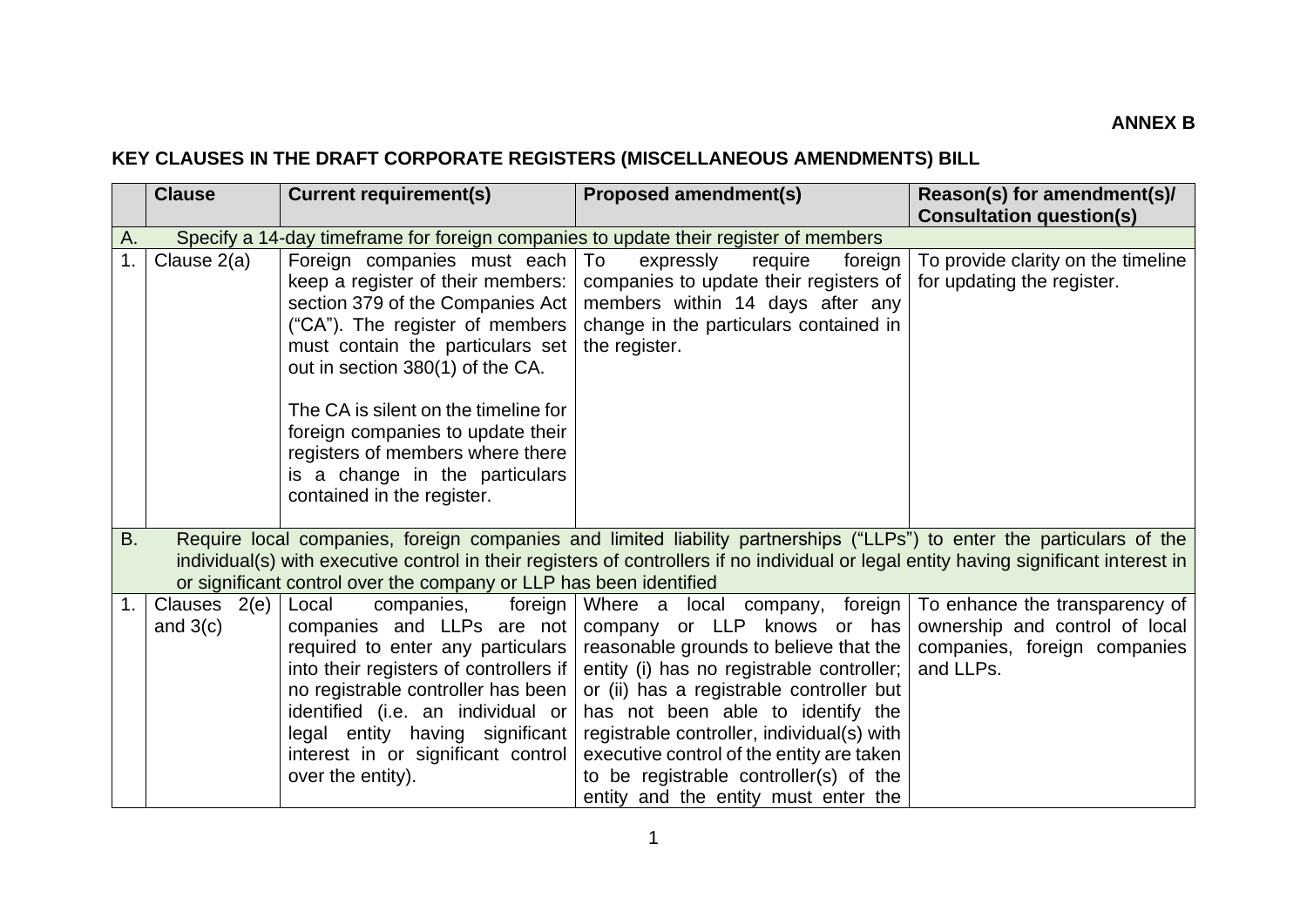| <b>Clause</b> | <b>Current requirement(s)</b> |     |          | <b>Proposed amendment(s)</b>                                                                                                                                                                                               | Reason(s) for amendment(s)/     |
|---------------|-------------------------------|-----|----------|----------------------------------------------------------------------------------------------------------------------------------------------------------------------------------------------------------------------------|---------------------------------|
|               |                               |     |          | following in its register of controllers<br>within the prescribed period:                                                                                                                                                  | <b>Consultation question(s)</b> |
|               |                               | (a) |          | a note stating that:                                                                                                                                                                                                       |                                 |
|               |                               |     | (i)      | the entity knows or has<br>reasonable grounds to<br>believe that the entity has<br>no registrable controller or<br>has a registrable controller<br>but has not been able to<br>identify the registrable<br>controller; and |                                 |
|               |                               |     | (ii)     | the individual(s) with<br>executive control are<br>taken to be the registrable<br>controller(s) of the entity;<br>and                                                                                                      |                                 |
|               |                               | (b) | (a)(ii). | the prescribed particulars of the<br>individual(s) mentioned in                                                                                                                                                            |                                 |
|               |                               |     |          | The individual(s) with executive control<br>are: the director(s) with executive<br>control and the chief executive<br>officer(s) in the case of a local<br>company or a foreign company; and                               |                                 |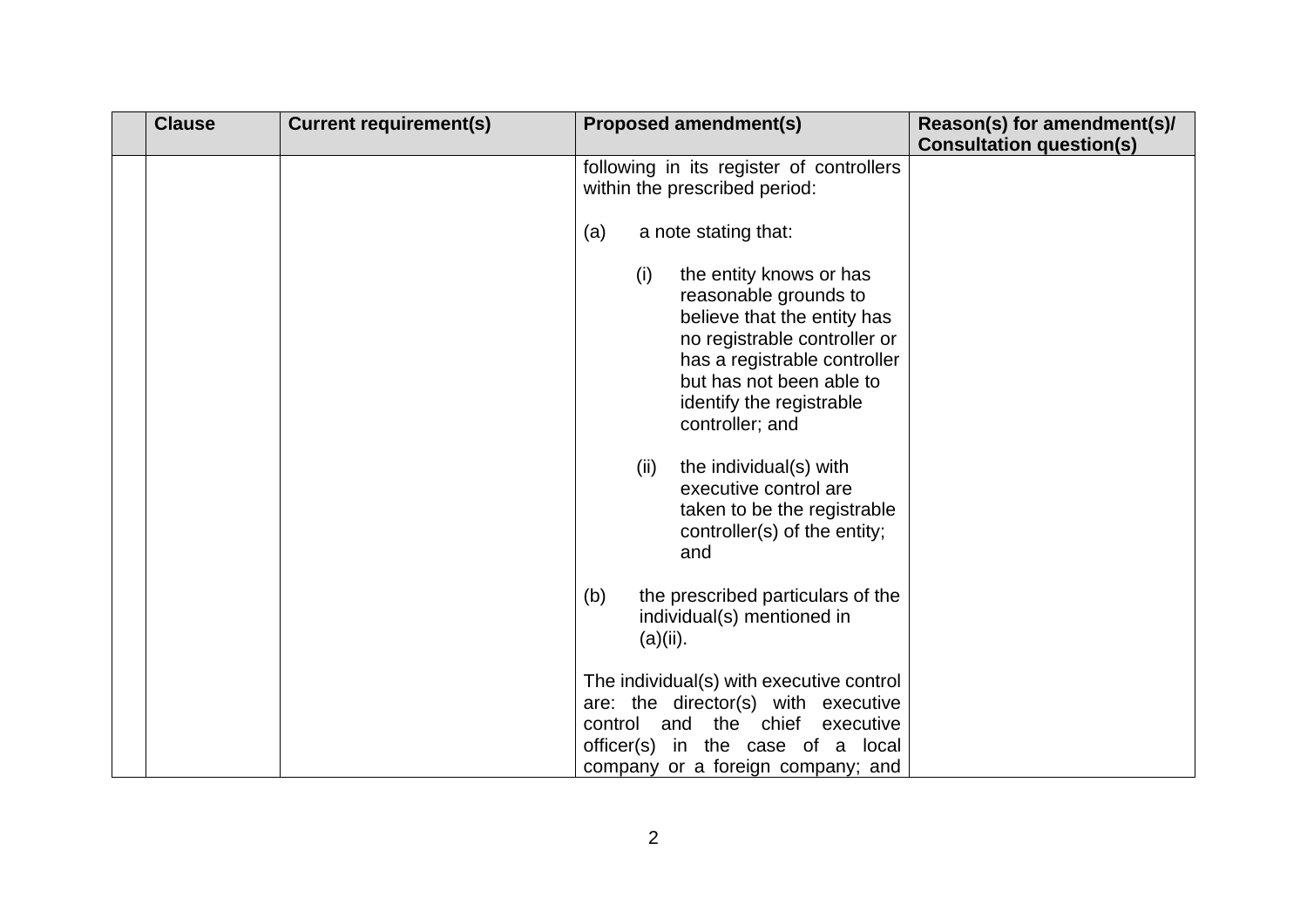| <b>Clause</b> | <b>Current requirement(s)</b> | <b>Proposed amendment(s)</b>                                                                                                                                                                                                                                                                                                                                                                                                                                                                                                                          | Reason(s) for amendment(s)/<br><b>Consultation question(s)</b> |
|---------------|-------------------------------|-------------------------------------------------------------------------------------------------------------------------------------------------------------------------------------------------------------------------------------------------------------------------------------------------------------------------------------------------------------------------------------------------------------------------------------------------------------------------------------------------------------------------------------------------------|----------------------------------------------------------------|
|               |                               | the partner(s) with executive control in<br>the case of a LLP.                                                                                                                                                                                                                                                                                                                                                                                                                                                                                        |                                                                |
|               |                               | The prescribed period within which the<br>the<br>entity must enter<br>matters<br>mentioned in (a) and (b) in its register<br>of controllers is within 2 business days<br>after the date on which the entity (i)<br>knows, or has reasonable grounds to<br>believe that the company or foreign<br>company has no registrable controller;<br>or (ii) having taken the reasonable<br>steps required by section 386AG(1) of<br>the CA or section 32G(1) of the LLP<br>Act, forms the opinion that it is unable<br>to identify the registrable controller. |                                                                |
|               |                               | The entity must also update its register<br>of controllers to reflect any changes in<br>the particulars mentioned in (b) within<br>a prescribed period.                                                                                                                                                                                                                                                                                                                                                                                               |                                                                |
|               |                               | The prescribed period within which the<br>entity must update its register of<br>controllers to reflect any changes in the<br>particulars mentioned in (b) is within 2<br>business days after the date on which<br>the entity knows, or has reasonable<br>grounds to believe, that any change to<br>the particulars has occurred.                                                                                                                                                                                                                      |                                                                |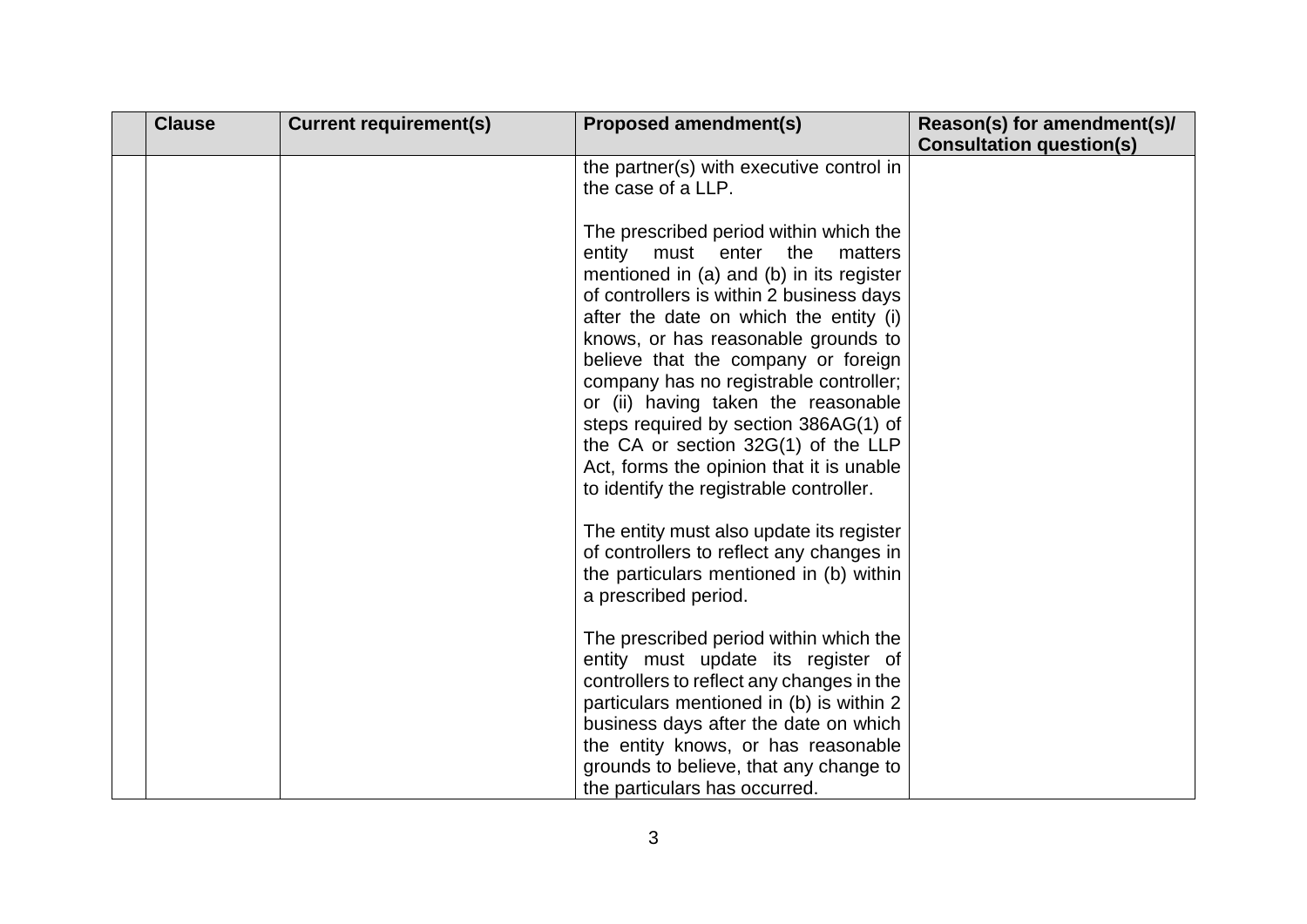| <b>Clause</b> | <b>Current requirement(s)</b> | <b>Proposed amendment(s)</b>                                                                                                                                                                                                                                                                                                                                                                                                                                                                                                                                                                                                                                                                                                                                                                                                                                                                                                             | Reason(s) for amendment(s)/     |
|---------------|-------------------------------|------------------------------------------------------------------------------------------------------------------------------------------------------------------------------------------------------------------------------------------------------------------------------------------------------------------------------------------------------------------------------------------------------------------------------------------------------------------------------------------------------------------------------------------------------------------------------------------------------------------------------------------------------------------------------------------------------------------------------------------------------------------------------------------------------------------------------------------------------------------------------------------------------------------------------------------|---------------------------------|
|               |                               | These prescribed periods will be set<br>out in regulations.<br>If the entity subsequently enters the<br>particulars of a registrable controller in<br>its register of controllers under section<br>386AF(9) of the CA or section 32F(6)<br>of the LLP Act, the individual(s) with<br>executive control will no longer be<br>taken as the registrable controller(s) of<br>the company or LLP from the date on<br>which the particulars of the registrable<br>controller are entered into the register.<br>The entity must, at the same time,<br>enter, in its register of controllers a<br>note stating:<br>that the individual(s) with<br>(a)<br>executive control are no longer<br>taken as registrable<br>controller(s); and<br>the date on which the<br>(b)<br>particulars of the registrable<br>controller were entered into its<br>register of controllers under<br>section 386AF(9) of the CA or<br>section 32F(6) of the LLP Act. | <b>Consultation question(s)</b> |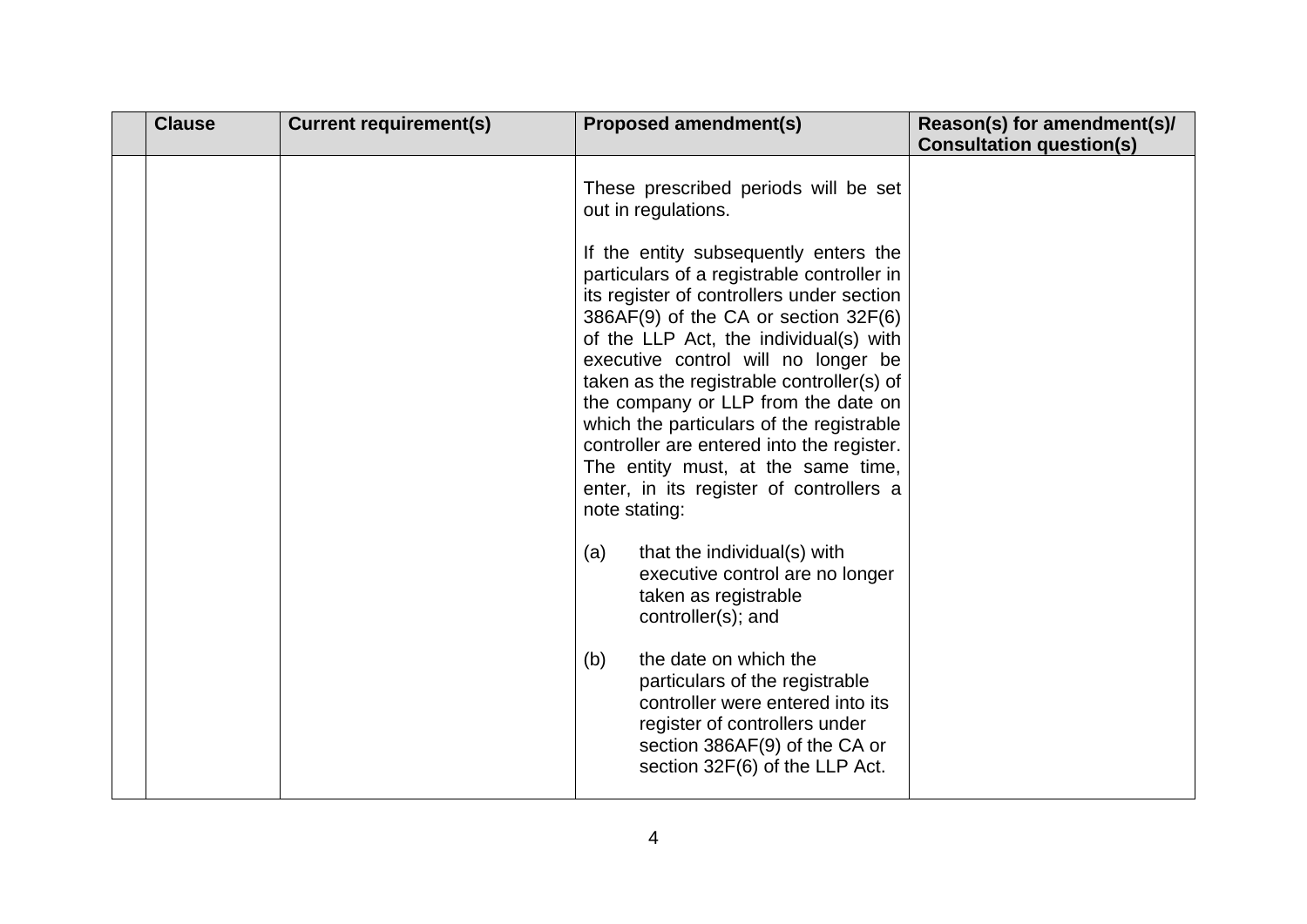|    | <b>Clause</b> | <b>Current requirement(s)</b>                                 | <b>Proposed amendment(s)</b>                                                                                                                                                                                                                                                                                                                                                                      | Reason(s) for amendment(s)/                                      |
|----|---------------|---------------------------------------------------------------|---------------------------------------------------------------------------------------------------------------------------------------------------------------------------------------------------------------------------------------------------------------------------------------------------------------------------------------------------------------------------------------------------|------------------------------------------------------------------|
|    |               |                                                               |                                                                                                                                                                                                                                                                                                                                                                                                   | <b>Consultation question(s)</b>                                  |
|    |               |                                                               | Individuals with executive<br>control.<br>however, need not:<br>notify their company or LLP<br>(a)<br>that they should be taken as<br>registrable controllers if no<br>individual or legal entity having<br>significant interest in or<br>significant control over their<br>company or LLP has been<br>identified; or<br>(b)<br>provide their particulars and<br>any changes in their particulars |                                                                  |
|    |               |                                                               | to their company or LLP for the<br>purpose of their company's or<br>LLP's compliance with the<br>proposed amendments.                                                                                                                                                                                                                                                                             |                                                                  |
|    |               |                                                               | These individuals would already be<br>known to the company or LLP.                                                                                                                                                                                                                                                                                                                                |                                                                  |
|    |               |                                                               | Failure to comply with the above<br>requirements are offences, punishable<br>with a maximum fine of \$5,000.                                                                                                                                                                                                                                                                                      |                                                                  |
| C. |               | information and particulars from the directors                | Clarify that local companies should update their register of nominee directors within 7 calendar days after receiving                                                                                                                                                                                                                                                                             |                                                                  |
| 1. | Clause $2(f)$ | A local company must keep a<br>register of nominee directors: | To require local companies to update<br>their registers of nominee directors                                                                                                                                                                                                                                                                                                                      | To provide clarity on the timeline<br>for updating the register. |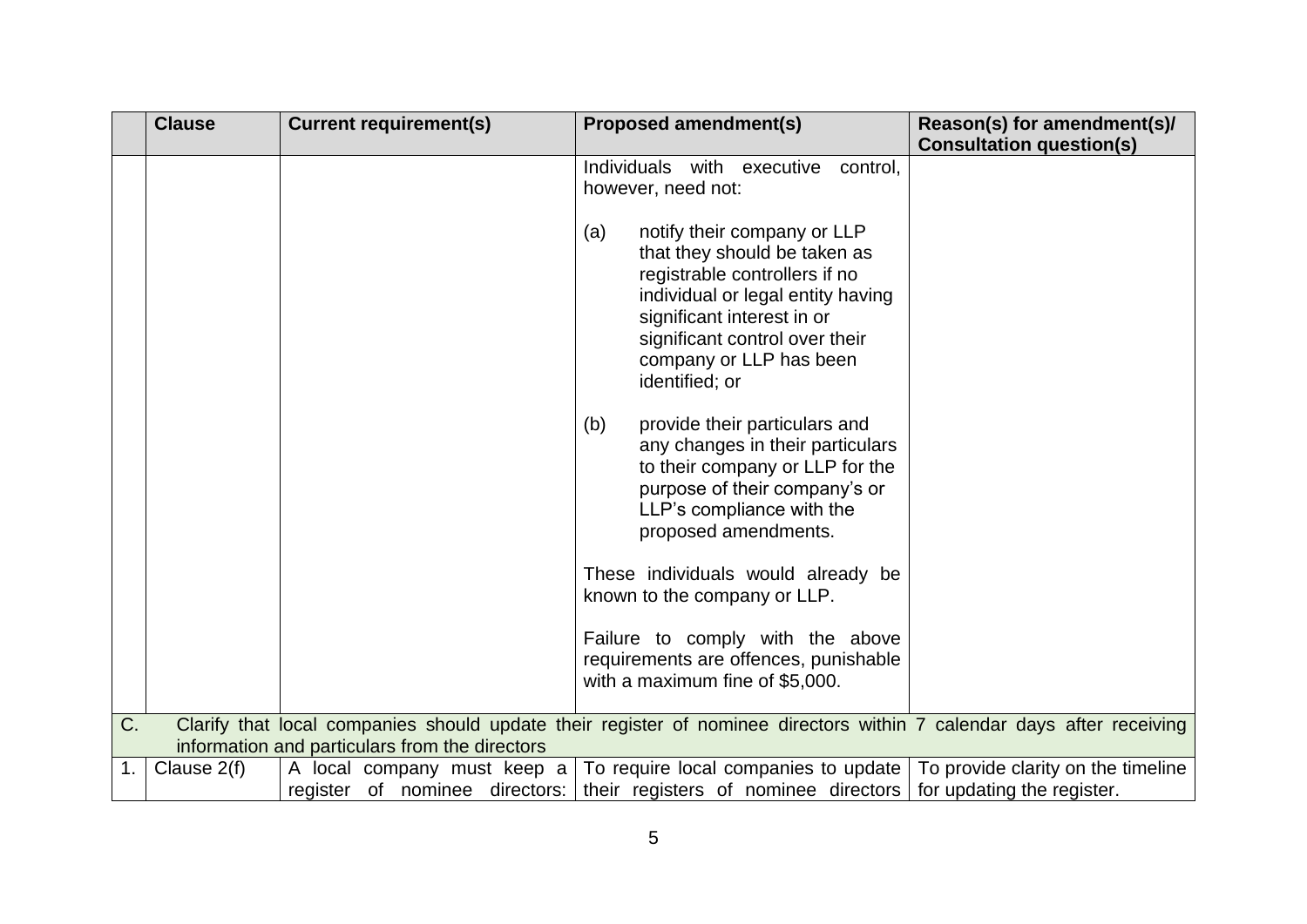|    | <b>Clause</b> | <b>Current requirement(s)</b>                                                                                                                                                                                                                                                                                                                                                                                                                                                                                                                                      | <b>Proposed amendment(s)</b>                                                                                                                                                                                                                                                                                                                                                                              | Reason(s) for amendment(s)/<br><b>Consultation question(s)</b>                                                                                                                 |
|----|---------------|--------------------------------------------------------------------------------------------------------------------------------------------------------------------------------------------------------------------------------------------------------------------------------------------------------------------------------------------------------------------------------------------------------------------------------------------------------------------------------------------------------------------------------------------------------------------|-----------------------------------------------------------------------------------------------------------------------------------------------------------------------------------------------------------------------------------------------------------------------------------------------------------------------------------------------------------------------------------------------------------|--------------------------------------------------------------------------------------------------------------------------------------------------------------------------------|
|    |               | section $386AL(4)$ of the CA. A<br>director must: (i) inform his or her<br>company of the fact that he or she<br>is or has ceased to be a nominee<br>director and (ii) provide the<br>prescribed particulars of his or her<br>nominator to<br>the<br>company,<br>including any changes to the<br>nominator's particulars: sections<br>386AL(1)-(3) of the CA.<br>The CA is silent on whether and<br>when companies should update<br>registers<br>nominee<br>their<br>of<br>directors upon receiving<br>the<br>information and particulars from<br>their directors. | within 7 calendar days after receiving<br>the information and particulars from<br>their directors.                                                                                                                                                                                                                                                                                                        |                                                                                                                                                                                |
| D. |               |                                                                                                                                                                                                                                                                                                                                                                                                                                                                                                                                                                    | Require local companies and foreign companies to keep non-public registers of nominee shareholders                                                                                                                                                                                                                                                                                                        |                                                                                                                                                                                |
| 1. | Clause 2(i)   | not required to each keep a<br>register<br>$\circ$ of<br>their<br>nominee<br>shareholders.                                                                                                                                                                                                                                                                                                                                                                                                                                                                         | Local and foreign companies are   To require local and foreign companies   To enhance the transparency of  <br>to keep non-public registers of ownership and control of local<br>shareholders<br>nominee<br>in<br>the<br>prescribed form and at the prescribed<br>place.<br>"Nominee shareholder" is defined as a<br>shareholder who:<br>is accustomed or under an<br>(a)<br>obligation whether formal or | and foreign companies.<br><b>Consultation question</b><br>We seek comments on whether<br>definition<br>proposed<br>of<br>the<br>"nominee<br>shareholder"<br>is<br>appropriate. |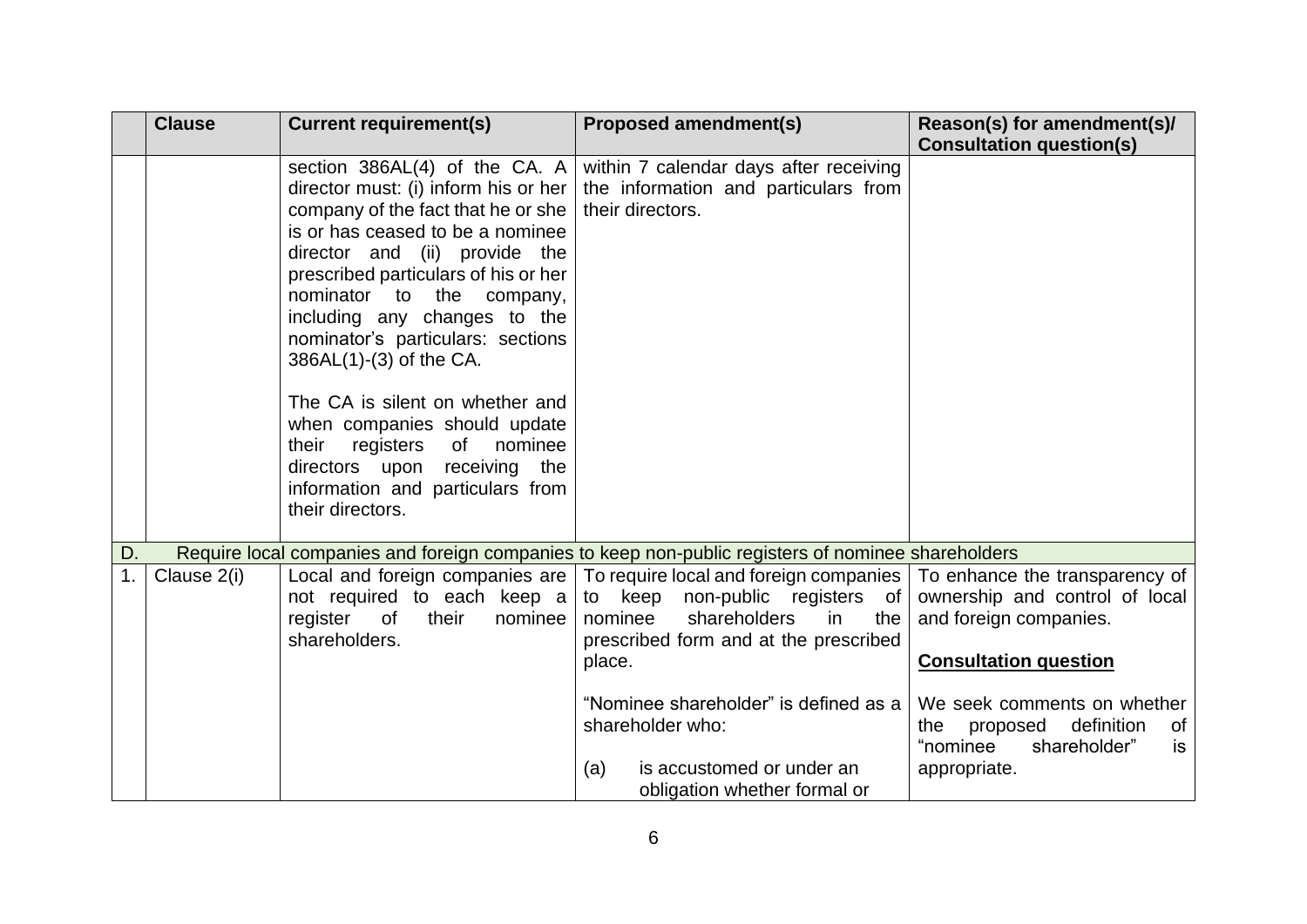| <b>Clause</b> | <b>Current requirement(s)</b> | <b>Proposed amendment(s)</b>                                                                                                                                                                                                        | Reason(s) for amendment(s)/     |
|---------------|-------------------------------|-------------------------------------------------------------------------------------------------------------------------------------------------------------------------------------------------------------------------------------|---------------------------------|
|               |                               |                                                                                                                                                                                                                                     | <b>Consultation question(s)</b> |
|               |                               | informal to vote, in respect of<br>shares in the company or<br>foreign company of which the<br>shareholder is the registered<br>holder, in accordance with the<br>directions, instructions or<br>wishes of any other person;<br>and |                                 |
|               |                               | (b)<br>receives dividends, in respect<br>of shares in the company or<br>foreign company of which the<br>shareholder is the registered<br>holder, on behalf of any other<br>person.                                                  |                                 |
|               |                               | Nominee shareholders are required to<br>inform their companies of the fact that<br>they are nominee shareholders and<br>provide the prescribed particulars of<br>their<br>nominators.<br>The<br>following<br>timelines apply:       |                                 |
|               |                               | For companies<br>(a)<br>incorporated/registered on or<br>after the date of<br>commencement of clause 2(i):<br>Persons who are nominee<br>(i)<br>shareholders as on the                                                              |                                 |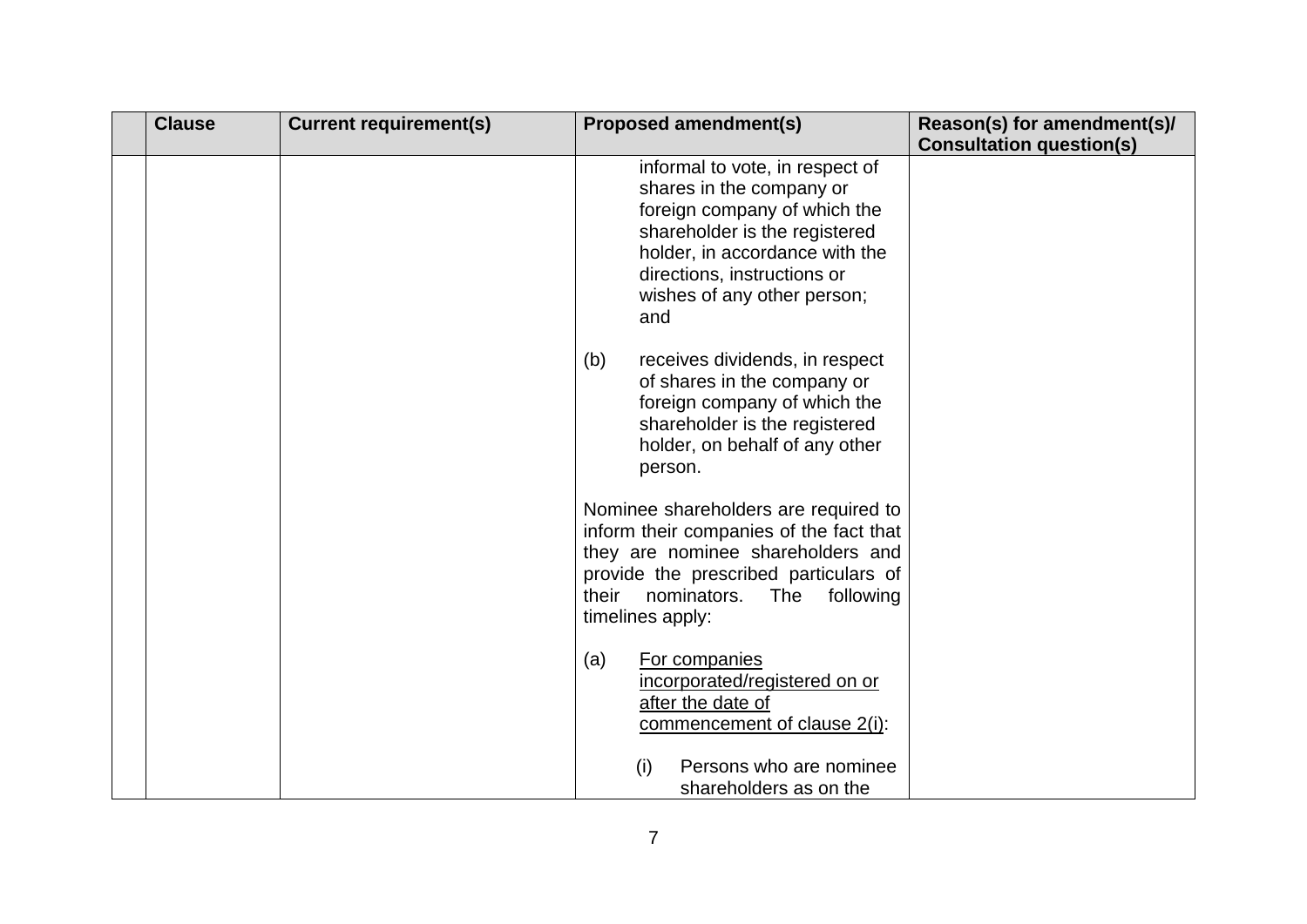| <b>Clause</b> | <b>Current requirement(s)</b> |     |      | <b>Proposed amendment(s)</b>                                                                                                                                                                                                                                               | Reason(s) for amendment(s)/     |
|---------------|-------------------------------|-----|------|----------------------------------------------------------------------------------------------------------------------------------------------------------------------------------------------------------------------------------------------------------------------------|---------------------------------|
|               |                               |     |      |                                                                                                                                                                                                                                                                            | <b>Consultation question(s)</b> |
|               |                               |     |      | date of commencement of<br>clause 2(i) must inform<br>their companies and<br>provide their nominators'<br>particulars within 30 days<br>after the date of<br>incorporation/registration;<br>and                                                                            |                                 |
|               |                               |     | (ii) | Persons who become<br>nominee shareholders<br>after the date of<br>commencement of clause<br>2(i) must inform their<br>companies and provide<br>their nominators'<br>particulars within 30 days<br>after the date on which the<br>person becomes a<br>nominee shareholder. |                                 |
|               |                               | (b) |      | For companies<br>incorporated/registered before<br>the date of commencement of<br>clause 2(i):                                                                                                                                                                             |                                 |
|               |                               |     | (i)  | Persons who are nominee<br>shareholders as on the<br>date of commencement of<br>clause 2(i) must inform                                                                                                                                                                    |                                 |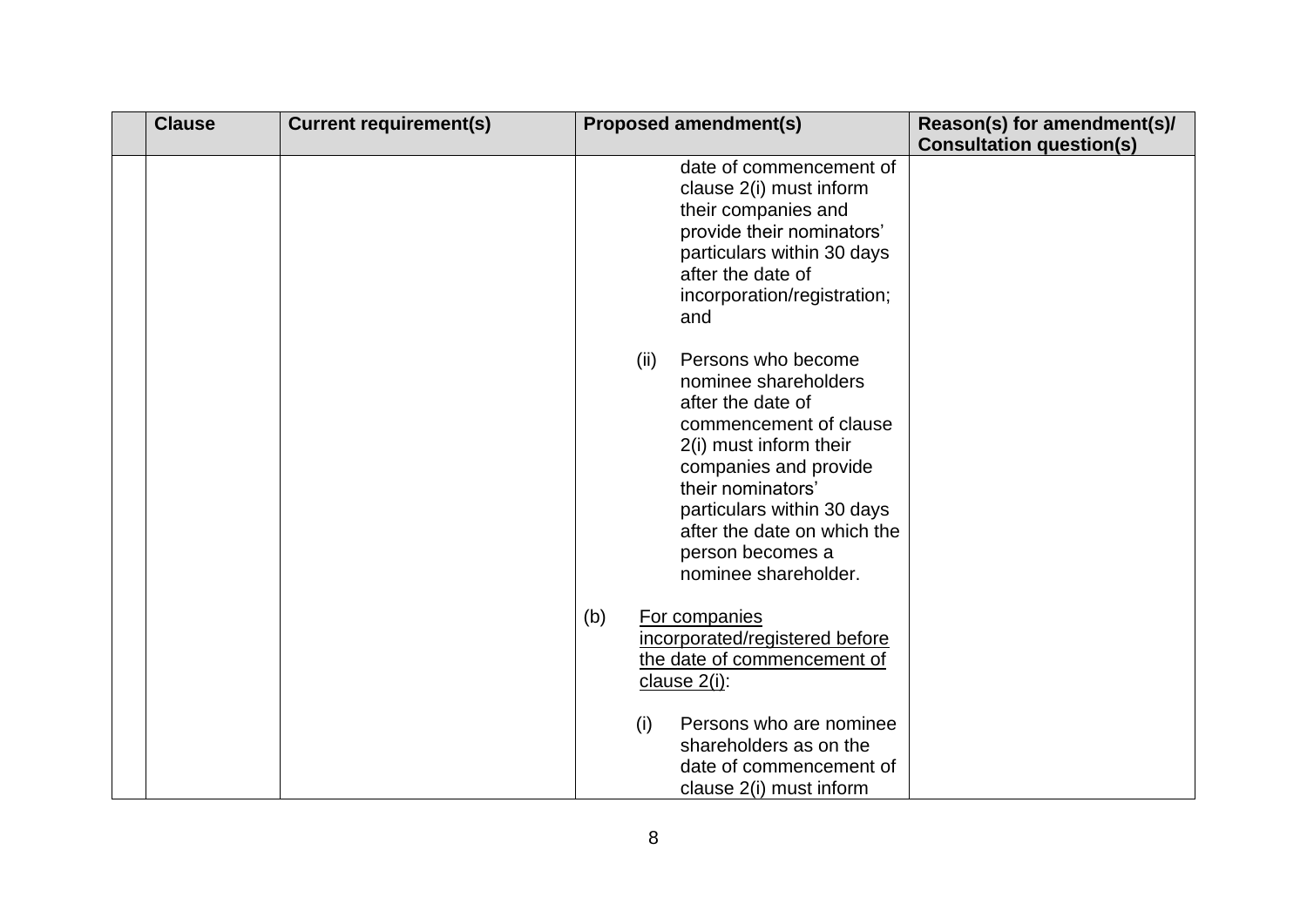| <b>Clause</b> | <b>Current requirement(s)</b> | <b>Proposed amendment(s)</b>                                                                                                                                                                                                                                                                                                                            | Reason(s) for amendment(s)/     |
|---------------|-------------------------------|---------------------------------------------------------------------------------------------------------------------------------------------------------------------------------------------------------------------------------------------------------------------------------------------------------------------------------------------------------|---------------------------------|
|               |                               |                                                                                                                                                                                                                                                                                                                                                         | <b>Consultation question(s)</b> |
|               |                               | their companies and<br>provide their nominators'<br>particulars within 60 days<br>after the date of<br>commencement; and                                                                                                                                                                                                                                |                                 |
|               |                               | Persons who become<br>(ii)<br>nominee shareholders<br>after the date of<br>commencement of clause<br>2(i) must inform their<br>companies and provide<br>their nominators'<br>particulars within 30 days<br>after the date on which the<br>person becomes a<br>nominee shareholder.                                                                      |                                 |
|               |                               | Persons who cease to be nominee<br>shareholders<br>inform<br>their<br>must<br>companies that they have ceased to be<br>nominee shareholders within 30 days<br>after the cessation.<br>shareholders<br>Nominee<br>must also<br>inform their companies of any change<br>to the particulars provided to the<br>company within 30 days after the<br>change. |                                 |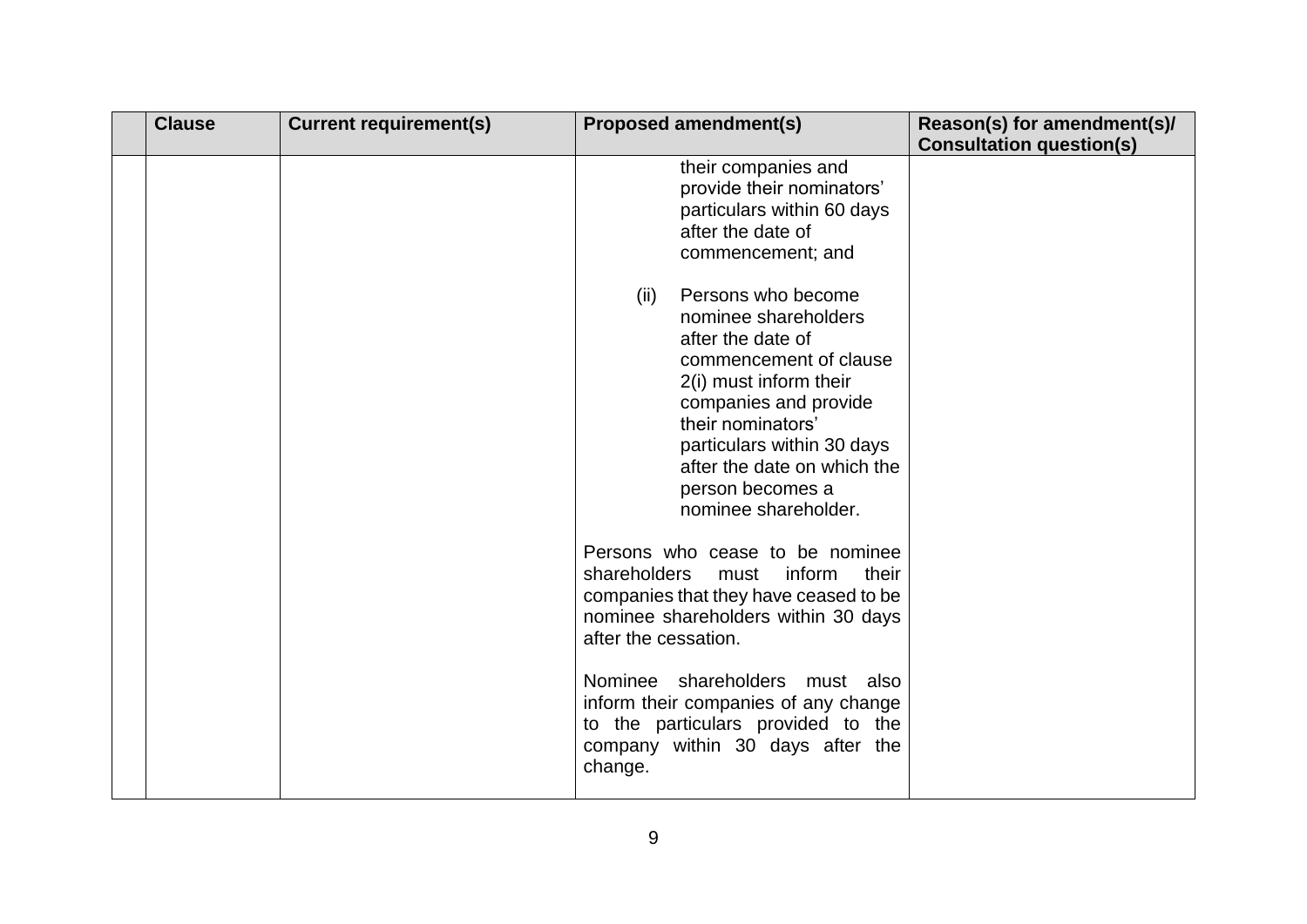| <b>Clause</b> | <b>Current requirement(s)</b> | <b>Proposed amendment(s)</b>                                                                                                                                                                                                                                       | Reason(s) for amendment(s)/     |
|---------------|-------------------------------|--------------------------------------------------------------------------------------------------------------------------------------------------------------------------------------------------------------------------------------------------------------------|---------------------------------|
|               |                               |                                                                                                                                                                                                                                                                    | <b>Consultation question(s)</b> |
|               |                               | Companies are required to update<br>their<br>registers<br>of<br>nominee<br>shareholders within 7 calendar days<br>after receiving information/particulars<br>(including changes) from their nominee<br>shareholders.                                               |                                 |
|               |                               | Subject to section 386AM, a local or<br>foreign company must not disclose, or<br>make available for inspection, the<br>register of nominee shareholders or<br>any particulars contained in the<br>register of nominee shareholders to<br>any member of the public. |                                 |
|               |                               | The prescribed particulars of a<br>nominator that should be kept in the<br>company's register of nominee<br>shareholders and which would be set<br>out in regulations are:                                                                                         |                                 |
|               |                               | For nominators who are<br>(a)<br>individuals                                                                                                                                                                                                                       |                                 |
|               |                               | full name;<br>(i)<br>alias, if any;<br>(ii)<br>residential address;<br>(iii)<br>nationality;<br>(iv)<br>identification card number<br>(v)<br>or passport number;                                                                                                   |                                 |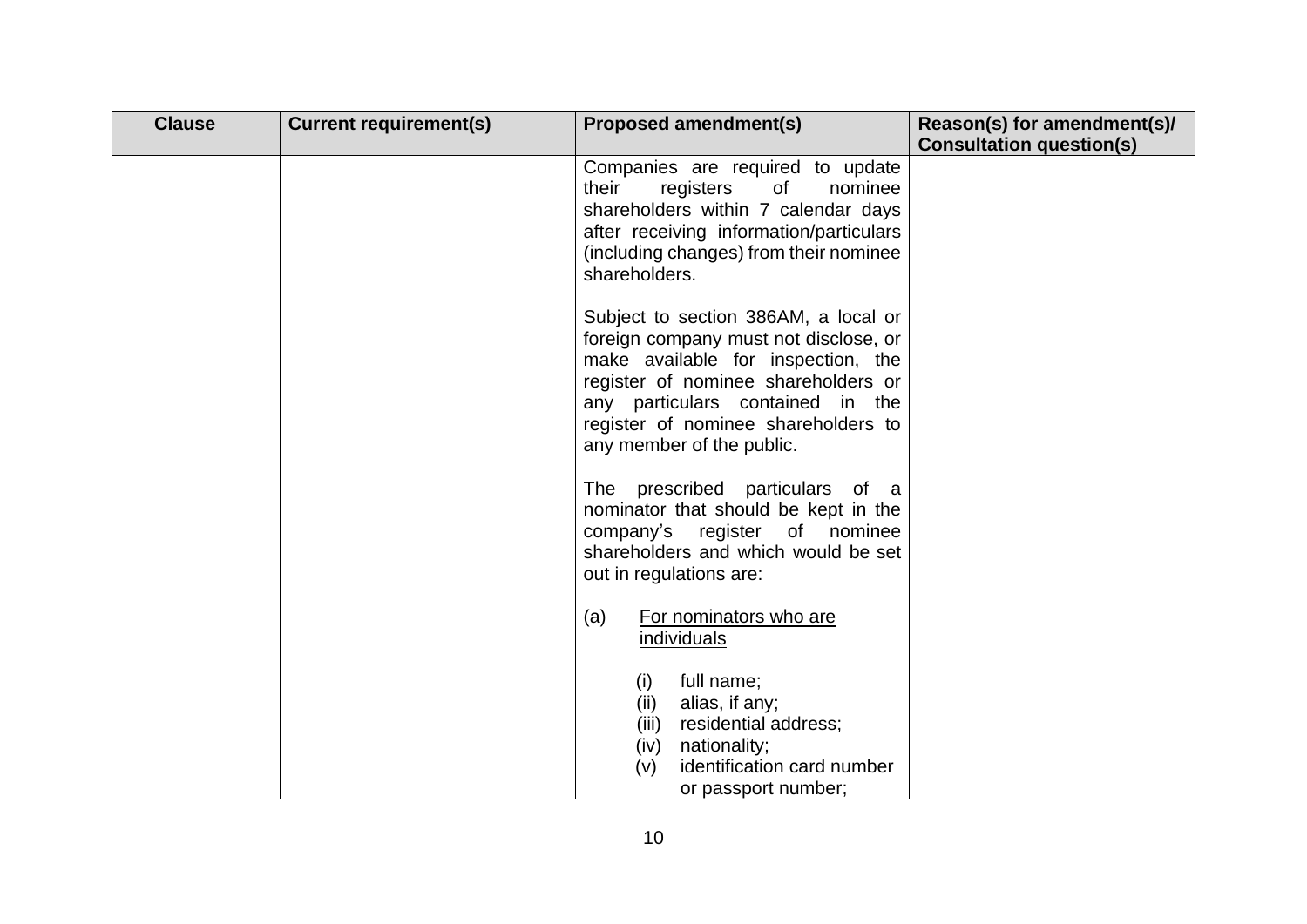| <b>Clause</b> | <b>Current requirement(s)</b> |     |          | <b>Proposed amendment(s)</b> | Reason(s) for amendment(s)/     |
|---------------|-------------------------------|-----|----------|------------------------------|---------------------------------|
|               |                               |     |          |                              | <b>Consultation question(s)</b> |
|               |                               |     | (vi)     | date of birth; and           |                                 |
|               |                               |     |          | (vii) date on which the      |                                 |
|               |                               |     |          | shareholder became the       |                                 |
|               |                               |     |          | nominator's nominee.         |                                 |
|               |                               | (b) |          | For nominators who are legal |                                 |
|               |                               |     | entities |                              |                                 |
|               |                               |     | (i)      | name;                        |                                 |
|               |                               |     | (ii)     | unique entity number         |                                 |
|               |                               |     |          | issued by the Registrar, if  |                                 |
|               |                               |     |          | any;                         |                                 |
|               |                               |     | (iii)    | address of registered        |                                 |
|               |                               |     |          | office;                      |                                 |
|               |                               |     | (iv)     | legal form of the legal      |                                 |
|               |                               |     |          | entity;                      |                                 |
|               |                               |     | (v)      | jurisdiction where, and      |                                 |
|               |                               |     |          | statute under which, the     |                                 |
|               |                               |     |          | legal entity is formed or    |                                 |
|               |                               |     |          | incorporated;                |                                 |
|               |                               |     | (vi)     | the name of the corporate    |                                 |
|               |                               |     |          | entity register of the       |                                 |
|               |                               |     |          | jurisdiction in which the    |                                 |
|               |                               |     |          | legal entity is formed or    |                                 |
|               |                               |     |          | incorporated, if applicable; |                                 |
|               |                               |     | (vii)    | identification number or     |                                 |
|               |                               |     |          | registration number of the   |                                 |
|               |                               |     |          | legal entity on the          |                                 |
|               |                               |     |          | corporate entity register of |                                 |
|               |                               |     |          | the jurisdiction where the   |                                 |